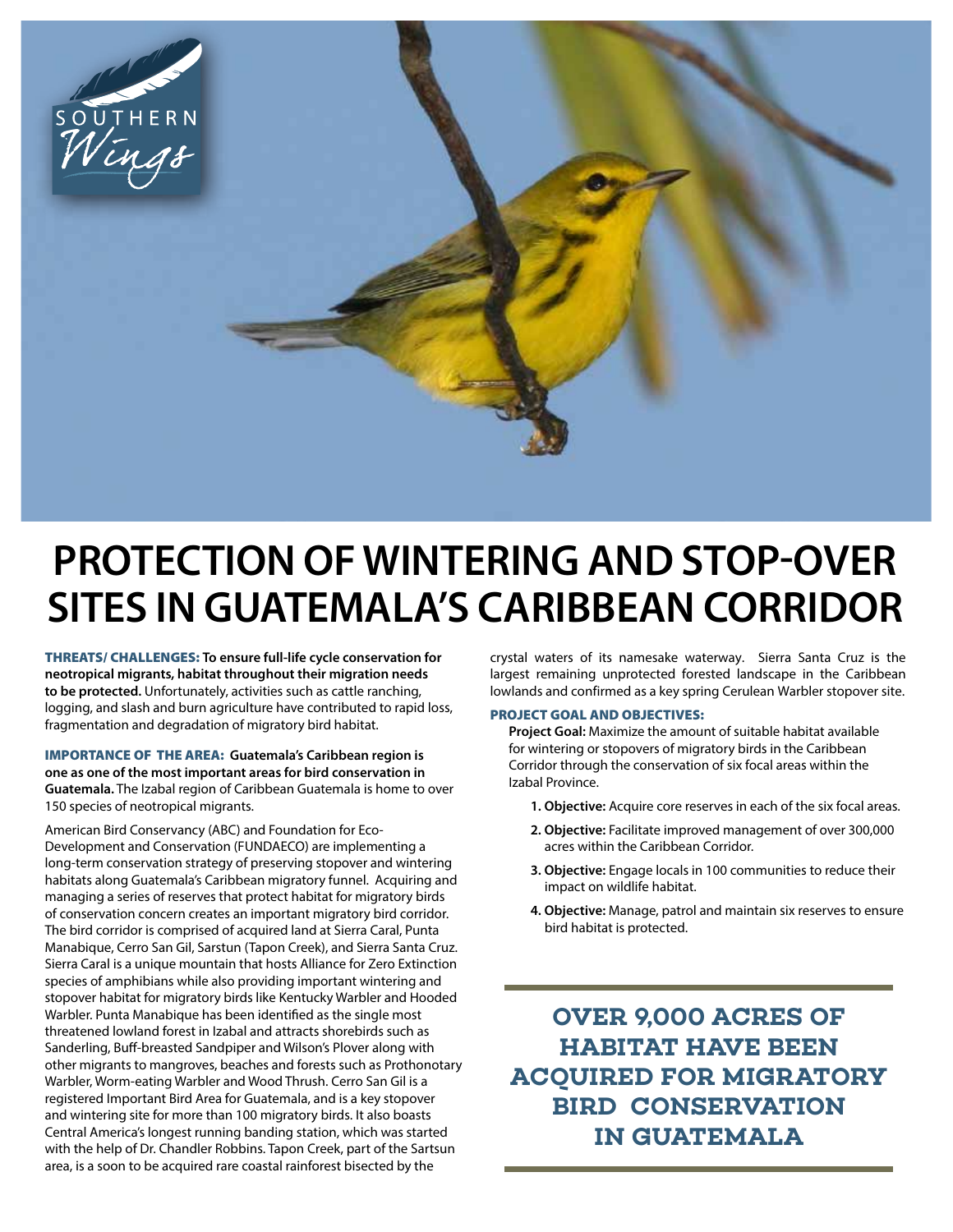SIERRA CARAL: **The Sierra Caral Reserve (5,679 acres) is part of a unique mountain range that provides important wintering and stopover habitat for 33 species of neotropical migratory birds, fifteen of which are U.S. Watchlist species with declining populations.** This includes Olive-sided Flycatcher, Worm-eating Warbler, Kentucky and Prairie Warbler and Wood Thrush. Southern Wings contributions were critical to the acquisition of this reserve.

- In May 2014, the Guatemalan government declared the entire mountain range a National Protected Water and Forest Reserve. This provides legal zoning protection that limits development rights to agroforestry, sustainable forestry and stricter protection.
- Southern Wings support for capacity building at the reserve and in neighboring communities has increased ecotourism by 60% since 2013, generating additional funding to maintain the reserve while increasing local appreciation for and awareness of the reserve and its importance.





## PARTNER DESCRIPTION:

Foundation for Eco-Development and Conservation

FUNDAECO is an environmental non-governmental organization (NGO) has a history of over 20 years of environmental work in Guatemala and Central America. FUNDAECO focuses on combining sustainable community development and conservation through the creation and management of reserves and protected areas. This approach has led FUNDAECO to widen its areas of action to include land titling, agro-forestry, reproductive health and education.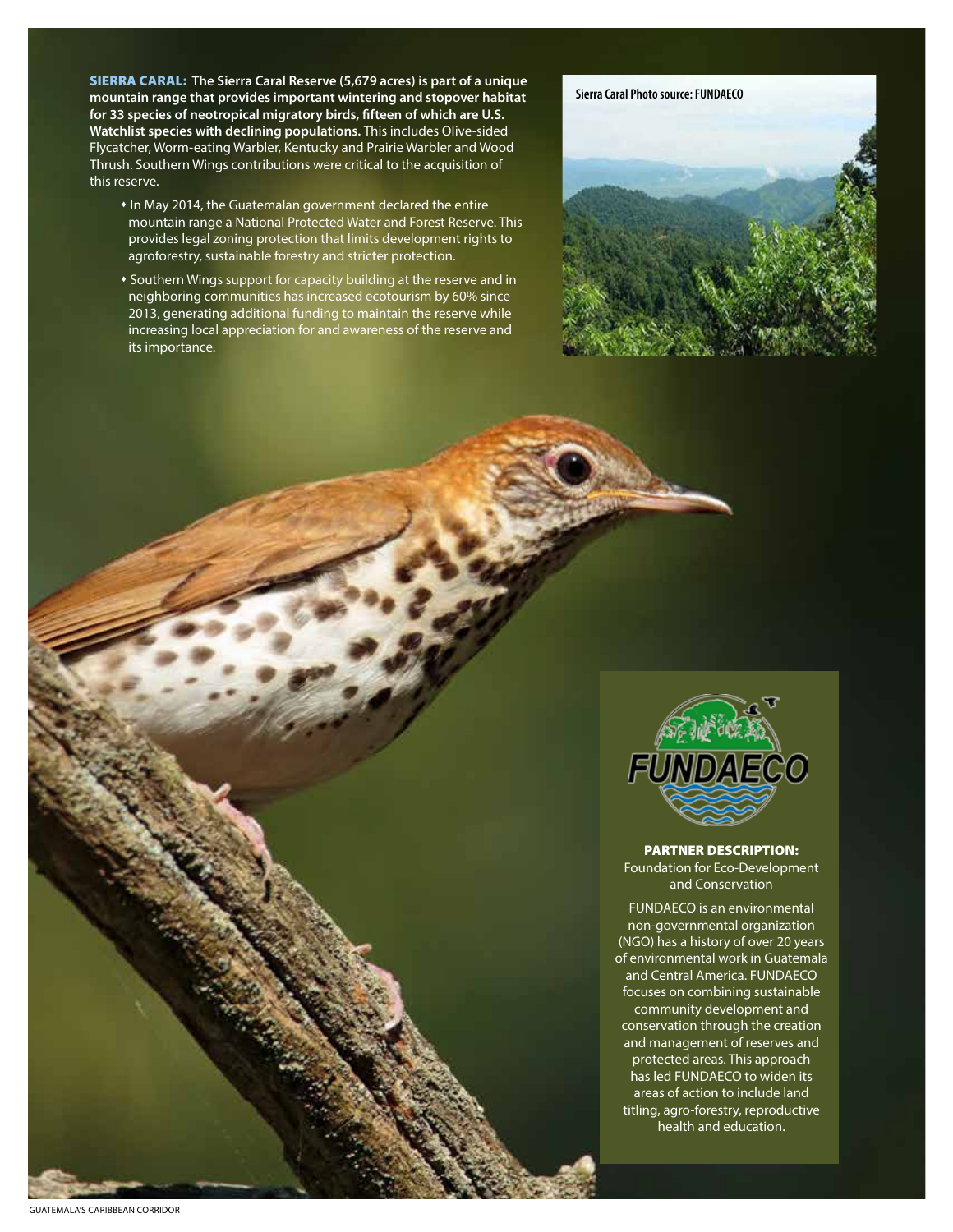**CERRO SAN GIL:** This area of 117,164 acres is the centerpiece, of FUNDAECO's Caribbean conservation corridor strategy with more than 400 bird species (100 species of migrants), In addition to its biological riches, Cerro San Gil streams and rivers are also the main drinking water source for more than 50,000 people in the area.

- **With Southern Wings funding FUNDAECO has assumed possession and management responsibilities for the 3,202 acre** Finca Alejandra property to expand the Cerro San Gil Reserve.
- Support of FUNDAECO's community outreach has resulted in community engagement on non-timber forest products and agroforestry.
- Funds have also improved reserve protection through strategic patrolling with the national police, environmental law enforcement, and members of the local military.

PUNTA MANABIQUE: In 2013, **with Southern Wings support, ABC and FUNDAECO successfully completed the purchase of the 1,668-acre Finca Santa Isabel creating the Manabique Reserve**. In 2014, it was officially registered with the Guatemalan government as a protected area. This remote peninsula is inhabited by manatees and jaguars, and more than 300 bird species, including large numbers of shorebirds and passerine migrants. The Manabique Peninsula is highly threatened and has lost 40% of its forest cover in the last 20 years.

SIERRA SANTA CRUZ: An area comprised of 158,147 acres is the last unprotected large-scale natural area in FUNDAECO's proposed Corridor. This small isolated mountain range has been identified by ABC funded researchers as one of the most important spring stopover sites for North American bound Cerulean Warblers and a host of other neotropical migrants like Wood Thrush and Kentucky Warbler. The creation of a new core protected area here is needed.